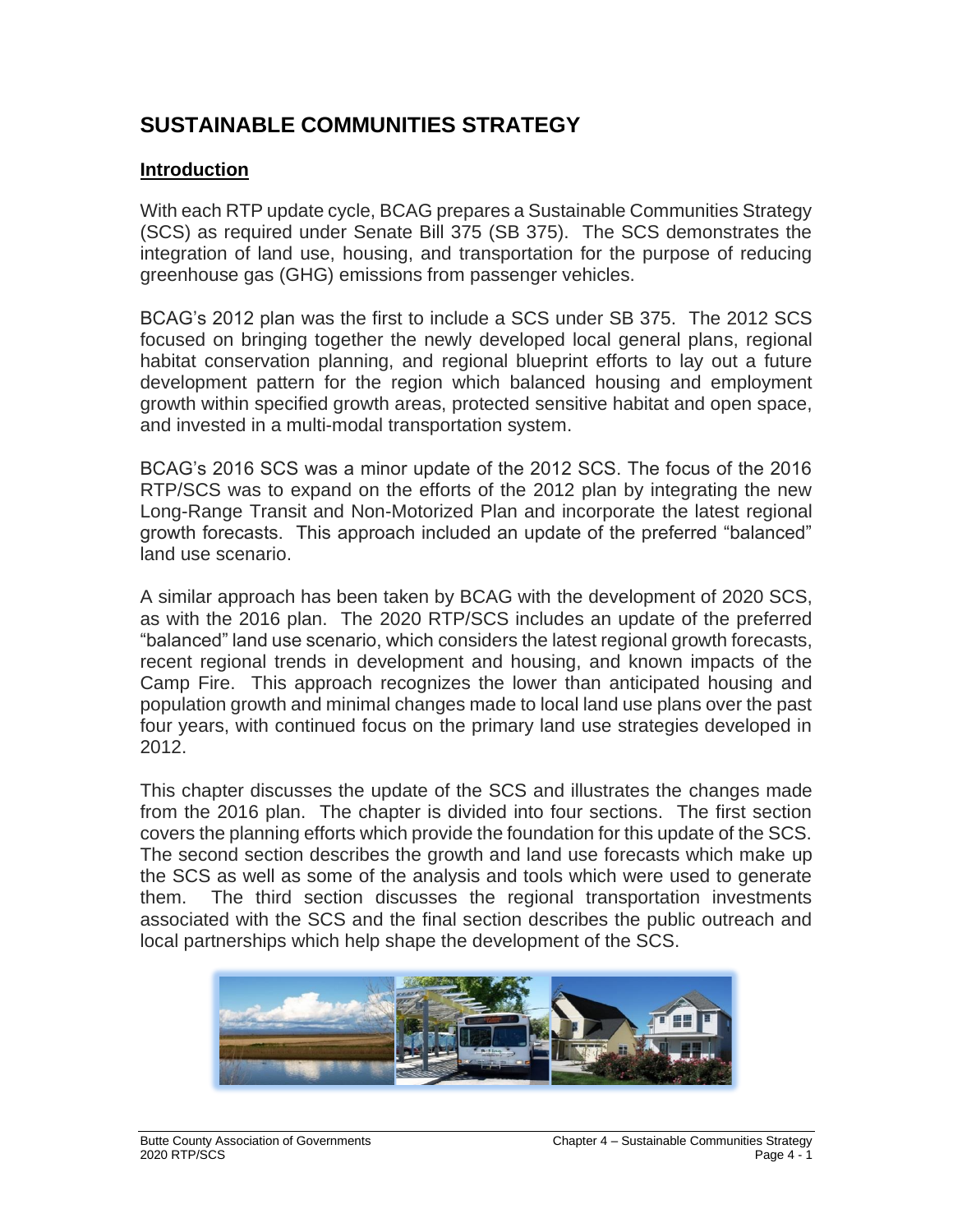### **Background Information**

In September 2008, SB 375, also known as the Sustainable Communities and Climate Protection Act of 2008, was enacted by the state of California. SB 375 prompts regions to reduce greenhouse gas (GHG) emissions from passenger vehicles through the coordinated planning of long-range transportation plans. The legislation requires all Metropolitan Planning Organizations (MPO) in California to develop a Sustainable Communities Strategy, which meets regional passenger vehicle GHG emissions targets, as an additional element of their regional transportation plans.

As described in SB 375, the SCS is an integrated transportation and land use plan which is intended to meet the regional GHG target for the years 2020 and 2035 while also accommodating the region's forecasted growth. If the SCS is unable to meet the regional GHG target within the required state and federal constraints for RTP development, then an Alternative Planning Strategy (APS) must be prepared. The APS would identify how GHG targets would be achieved through alternative development patterns, infrastructure, or additional transportation measures or policies.

In 2010, the California Air Resources Board (ARB) set GHG targets for the BCAG region from on-road light-duty trucks and passenger vehicles as a 1% increase from 2005 emissions levels by 2020 and a 1% increase from 2005 emissions levels by 2035. In 2018, ARB updated the BCAG targets as a 6% decrease from 2005 emissions levels by 2020 and 7% decrease from 2005 emissions levels by 2035. These targets apply to the BCAG region for passenger vehicle emissions, and not to individual cities or sub-regions. The metric used for reporting will be GHG emissions per capita.

The 2020 RTP/SCS demonstrates the ability to meet these targets, shown in Table 4-1. The determination that BCAG will meet the CARB GHG reduction target is based upon the results of computer modeling. Appendix 6-6 describes the models and methodology used in preparing the estimates.

#### **Table 4-1**

#### **RTP/SCS per Capita CO<sup>2</sup> Emission Reductions for Passenger Vehicles from 2005**

| <b>Target Year</b> | <b>ARB Target (2018)</b> | <b>BCAG RTP/SCS</b> |
|--------------------|--------------------------|---------------------|
| 2020               | 6% reduction             | 14% reduction       |
| 2035               | 7% reduction             | 8% reduction        |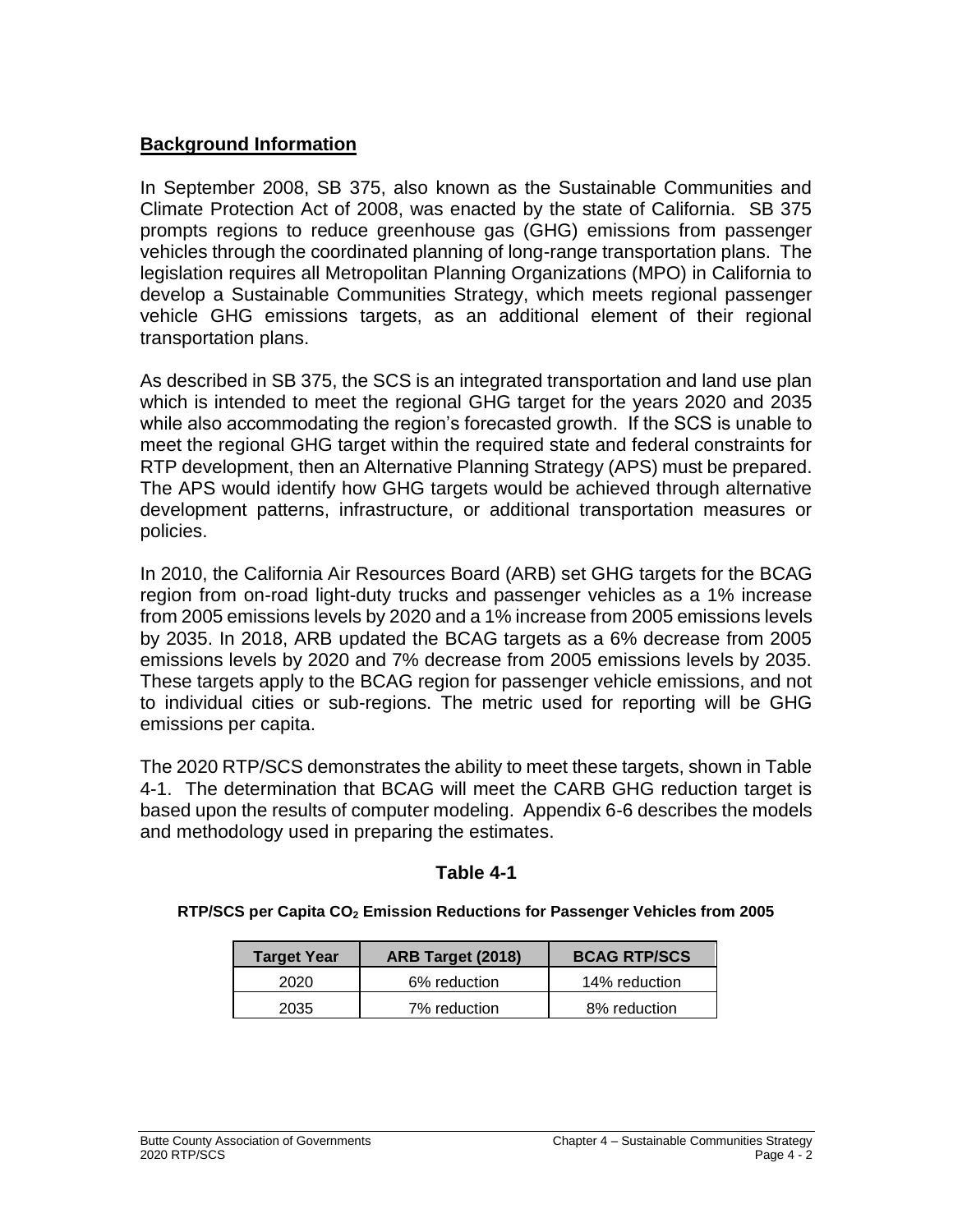The SCS has been prepared as a component of the RTP. Specific requirements of SB 375, and the locations in which these requirements have been addressed within the 2020 RTP/SCS are identified in Appendix 6-1.

# **Foundational Sustainable Planning Efforts**

Although the SCS is a recent requirement, BCAG has past and present efforts which incorporate sustainable planning principles and provide a foundation for the development of the SCS.

## *BCAG Regional Blueprint Planning*

In 2006, due to increasing growth pressures in the Butte County region over the previous decade, BCAG initiated the Blueprint Planning Program to establish a multi-faceted planning process to help provide for a more informed land use and transportation decision-making process, and provide an improved environmental permitting process for future transportation and land use projects. These planning efforts were coordinated through the BCAG Planning Directors Group (PDG), which is comprised of planning directors and staff from all the BCAG member jurisdictions, as well as the Local Agency Formation Commission (LAFCO).

The BCAG Blueprint Program resulted in the establishment of Regional Guiding Principles, an Ecological Baseline Assessment Report, Landcover Mapping, Biological Constraints Analysis, and Butte County Meadowfoam Evaluation. The program also integrated updates of the region's local general plans both with each other and with the Butte Regional Conservation Plan (BRCP) and Regional Transportation Plan (RTP). Lastly, this effort initiated the development of the Butte Regional Conservation Plan.

As of 2020, five of the region's six local jurisdictions (Biggs, Chico, Gridley, Oroville, and Butte County) have completed general plan updates within the past 10 years which include planning horizons that extend to 2030 or beyond. The only remaining jurisdiction, Town of Paradise, has initiated a complete updated of their general plan following the Camp Fire. The areas general plans provide the foundation for the region's SCS.

## *Butte Regional Conservation Plan*

Habitat conservation efforts began in the region in 2007 when BCAG commenced development of the Butte Regional Conservation Plan (BRCP). The BRCP is a joint Habitat Conservation Plan/Natural Communities Conservation Plan (HCP/NCCP) and, once completed, will allow for appropriate and compatible growth and development in the Butte County region while ensuring the preservation and protection of aquatic and terrestrial resources and providing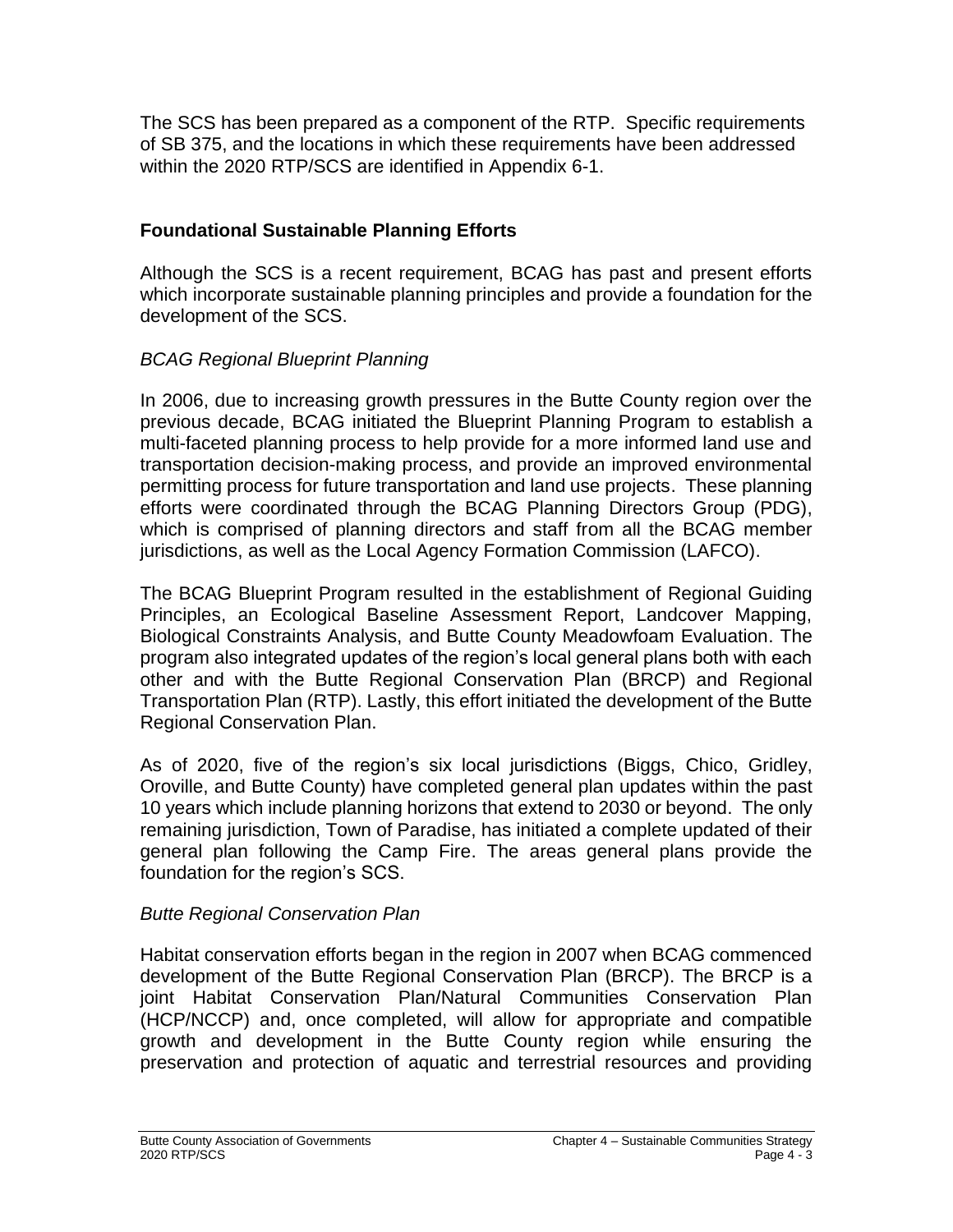habitat for threatened and endangered species through conservation partnerships with local agencies.

The BRCP's conservation strategy outlines a regional approach for the conservation of natural resources while allowing for development under county and city general plans and the RTP/SCS. Urban Permit Areas (UPAs) developed under the BRCP, define the locations where impacts of future urban development are expected to be incurred based on the region's local general plans and the RTP/SCS

#### *2012 Metropolitan Transportation Plan (MTP) and Sustainable Communities Strategy*

BCAG's 2012 MTP was the first to include a Sustainable Communities Strategy and link smart growth planning principles to the transportation system. As previously mentioned in this chapter, the focus of the 2012 SCS was to bring together the recently developed local general plans, the regional blueprint, and habitat conservation planning efforts into a land use strategy which balanced the region's future housing and employment growth in a manner which met the regional greenhouse gas targets while protecting sensitive habitat and open space. This effort relied on increased coordination between local jurisdiction planning staff, BCAG staff, and stakeholders. The plan identified a "potential" Transit Priority Project (TPP) area but lacked a long-range transit plan that could identify specific improvements and routing in the region.

## *Transit & Non-Motorized Plan*

One significant take away from developing the 2012 SCS was the need for a longrange plan identifying future improvement for alternative modes of transportation (i.e., bike, walk, and transit). In 2012, BCAG initiated the development of a longrange transit and non-motorized plan for the Butte County region with the securing of funds through the California Strategic Growth Councils – Sustainable Communities Planning Grant program. Completed in 2015, the plan focuses on improving the transportation network for people who walk, bike, or take transit in Butte County by recommending short-term and long-term changes which are within the projected financial constraints of the region. The plan includes a preferred transit route network and identifies high priority projects to facilitate bicycling and improved pedestrian access to major transit facilities.

## *Butte Plug-in Electric Vehicle (PEV) Readiness Plan*

In 2018 BCAG completed the *Butte Plug-in Electric Vehicle Readiness Plan,* which was developed in cooperation with BCAG member jurisdictions, the Butte Air Quality Management District, and key stakeholders from throughout the region. The purpose of the plan is to ensure BCAG and its member jurisdictions are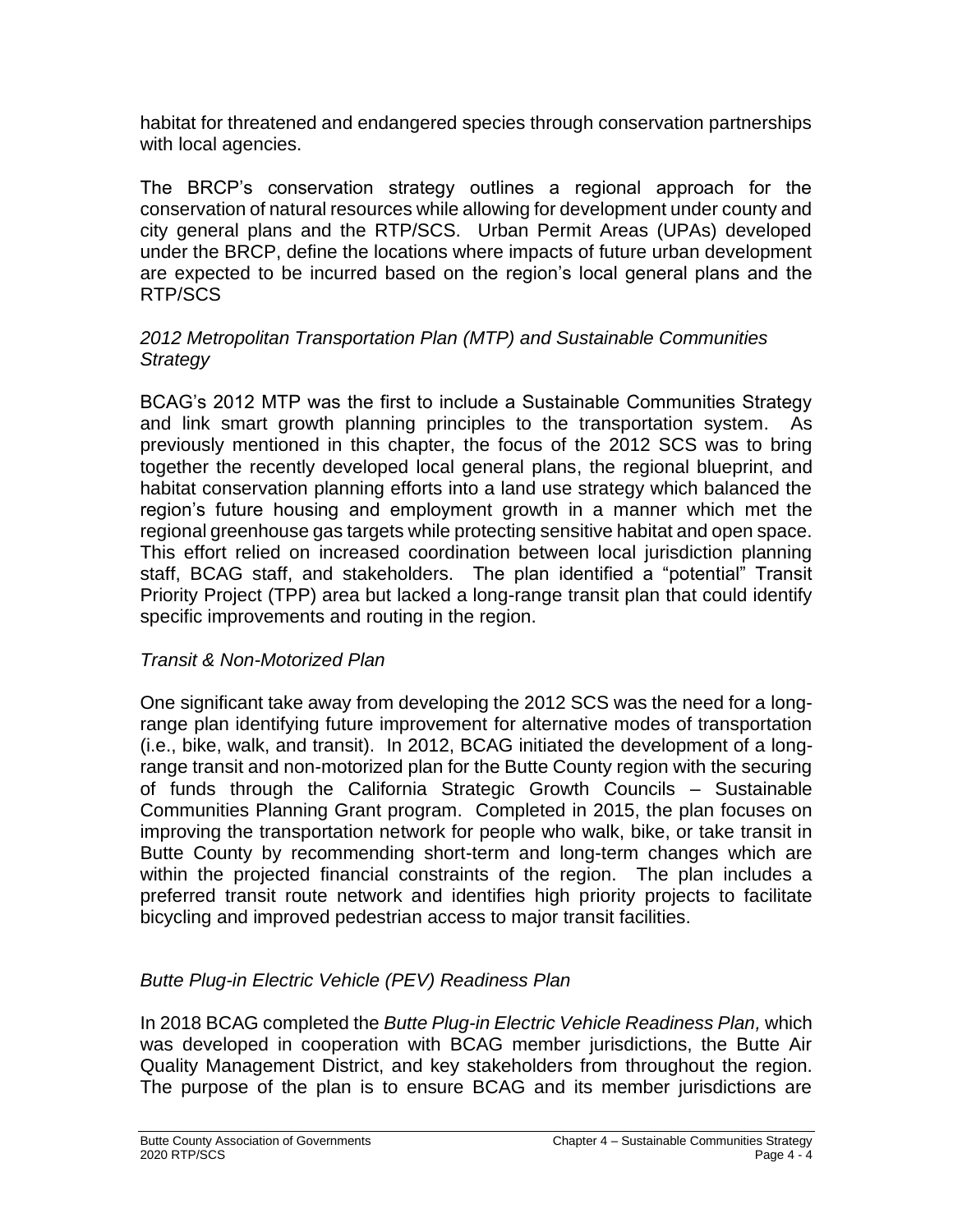prepared to address the increasing use of PEVs within the region. The plan contains information on existing PEV use in the region, recommendations for member jurisdictions to improve building codes, permitting and inspection processes, and zoning, parking and signage for PEVs.

The plan also contains a regional siting plan that identifies priority locations for public PEV charging station installation throughout the region. The document and key chapters and sections can be found on the BCAG website under the planning tab. BCAG expects to continue to utilize the regional siting plan and other key findings and recommendations in the plan to further integrate, improve and increase PEV use in the region.

# **Growth and Land Use Forecasts**

BCAG prepares a regional growth forecast and land use pattern to accommodate the estimated increases in population, employment, and housing. The RTP/SCS identifies areas within the region sufficient to house all of the forecasted population of the region, including all economic segments of the population over the course of the RTP/SCS planning period.

# **Camp Fire**

In November 2018, the Camp Fire destroyed an approximately 15,000 housing units and 500 non-residential structures in the Town of Paradise and surrounding unincorporated communities of Magalia and Concow. Roughly 95% of the Town of Paradise and Concow were lost, including approximately 50% of Magalia. The Camp Fire is the deadliest and most destructive wildfire in California history.

The Camp Fire has had an immediate and significant impact on the population, housing, and employment of the region. BCAG has attempted to account for the short and long-term effects of the Camp Fire based on information available at the time of preparing the forecasts and associated modeling for the 2020 RTP/SCS. However, the Town of Paradise and surrounding impacted communities are still in the earlier stages of recovery planning and solid long-term assumptions are not currently present.

To gain a better understanding of the impacts to transportation and land use in the region, BCAG has undertaken the preparation of a Regional Population and Transportation Study. The Study will look at pre and post Camp Fire data, prepare several scenarios for mid and long-term growth in the region and update the regional transit plan. The Study is expected to be completed in late 2021 and will be utilized in the development of BCAG's 2024 RTP/SCS. In addition, the results of the Study will be available to local and regional agencies who need data to update plans and programs.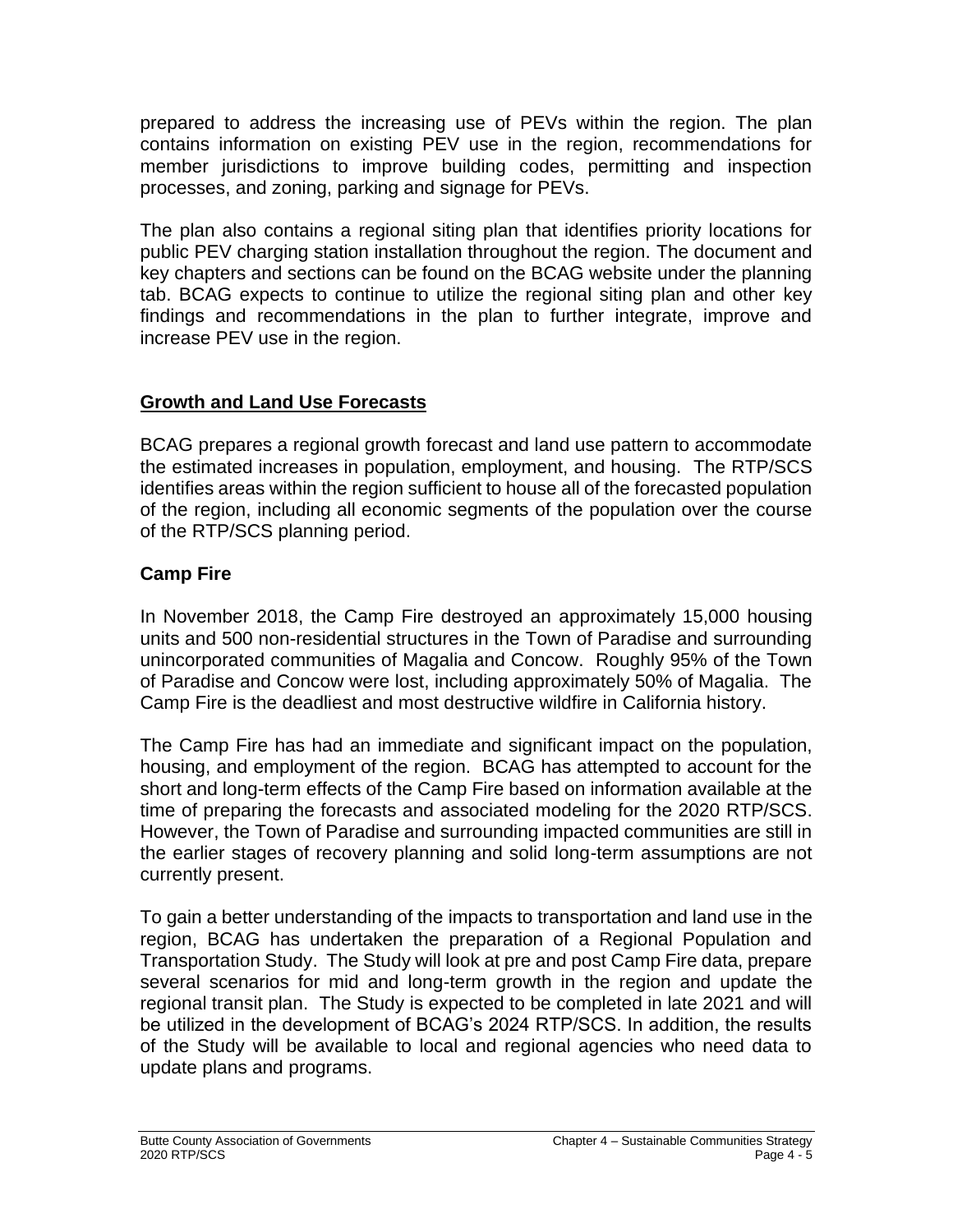For the purpose of developing the SCS, BCAG has accounted for the loss of housing units and jobs associated with the Camp Fire, in addition to the displacement of the population to surrounding communities and outside the area, to the best of our ability. The SCS assumes a rebuild rate of ~85% of the burn area over the course of the 2020 RTP. It is important to note the rebuilding of housing units and non-residential structures (which correlate to jobs/employment), are not included as "new", rather they are recognized as re-built.

## **Regional Growth Forecasts**

The population, housing, and employment forecasts for the RTP/SCS are based on the "medium scenario" contained in the Butte County Long-Term Regional Growth Forecasts 2018-2040, developed by BCAG in 2019. It represents the most realistic growth scenario for the region, based on available information. The forecasts were prepared as an update to those included in the 2016 SCS and reflect the changes in estimates and projections developed by the State of California for the Butte County region and includes adjustments for the Camp Fire. The update was developed in consultation with the local governments and the Butte County Local Agency Formation Commission. A summary of the forecasts is included in Table 4-2 and a complete copy of the updated regional forecasts has been included in Appendix 6-2.

### **Table 4-2**

| Year                       | <b>Employees</b> | Population | <b>Housing Units</b> |  |
|----------------------------|------------------|------------|----------------------|--|
| 2018                       | 82,900           | 227,896    | 99,353               |  |
| 2020                       | 83,452           | 228,694    | 86,929               |  |
| 2030                       | 84,733           | 248,313    | 105,916              |  |
| 2040                       | 92,188           | 265,964    | 115,235              |  |
| $C_{OUTCO}$ $R C A C 2010$ |                  |            |                      |  |

#### **RTP/SCS Regional Growth Forecasts**

*Source: BCAG, 2019.*

The 2040 growth forecast indicates that the population in the BCAG region is expected to grow by ~38,000 people, an increase of 17%, between 2018 and 2040. As shown in Figure 4-1, this growth is significantly less than that included in the 2016 SCS which estimated ~97,000 additional people, an increase or 44%, over a 26-year period from 2014-2040. The updated forecasts show the need to accommodate approximately 16,000 new housing units, an increase of 16%, and 9,280 new employees, an increase of 11%, between 2018 and 2040, as shown in Figure 4-1. This growth is also less than the 41,000 new housing units and 34,000 new employees included in the 2012 plan. As population and housing increases have been steadily increasing in the past several years, employment has seen much greater increases in recent years<sup>1</sup>. Employment is expected to return to its

<sup>1</sup> BCAG Sustainable Communities Strategy Progress Report, September 2019.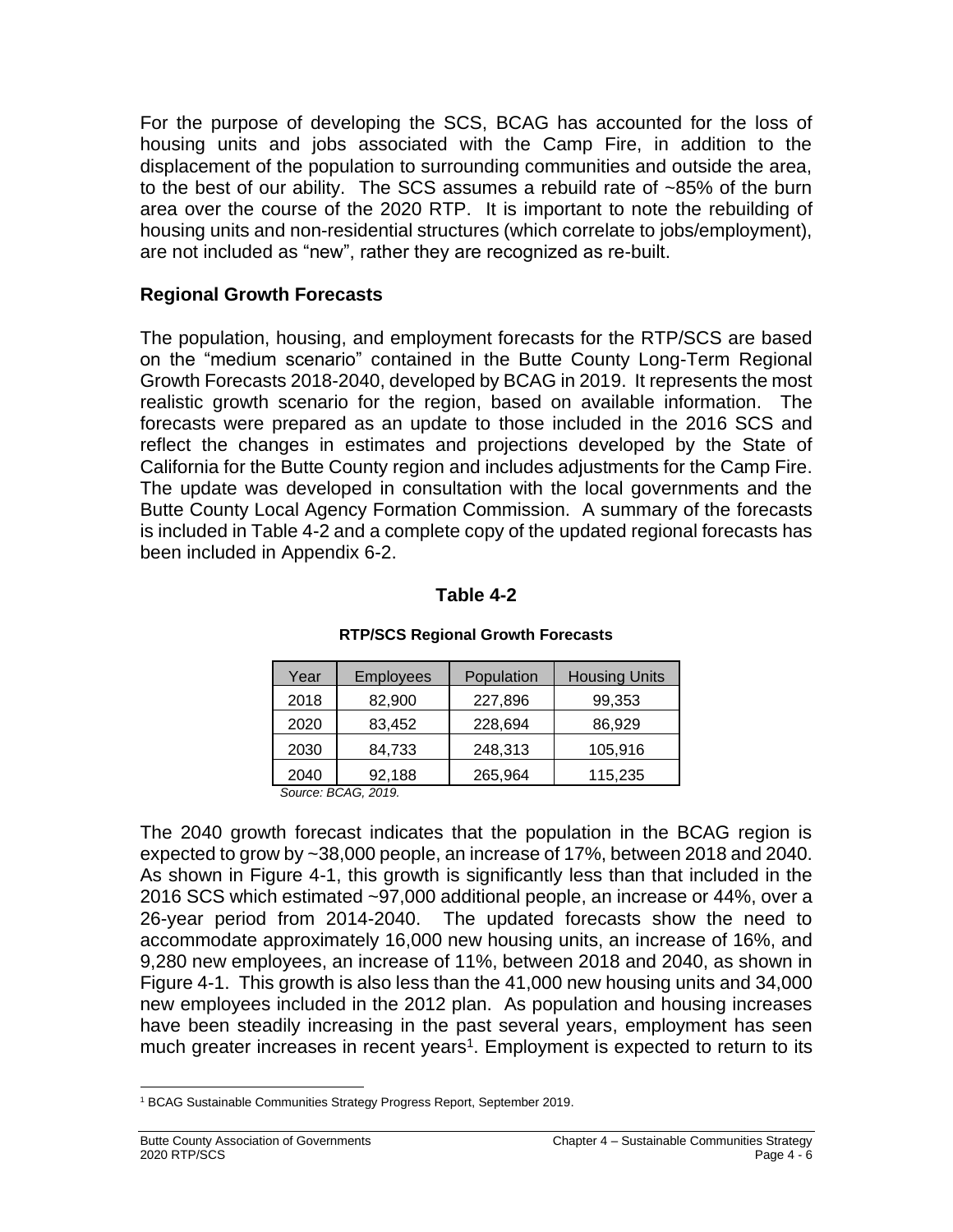long-term historical average by year 2030, based on a jobs-to-housing ratio of  $0.80^{2}$ 



### **Land Use Forecasts**

The land use forecasts, and the process for allocating growth within the region, are affected by federal and state requirements related to the regional transportation plans and the Clean Air Act. In general, federal and state laws require BCAG to develop a forecasted land use pattern, based upon the best available information, in order to, among other things, design specific transportation improvements to serve that land use, and to perform travel modeling to determine the performance of the transportation system and determine whether the plan, including its land use and transportation components, meets federal air quality requirements. Beginning with BCAG's 2012 plan, this process was affected by SB 375, and specifically its requirements to include an SCS, to calculate the greenhouse gas emissions resulting from passenger vehicles, and enable the California Environmental Quality Act streamlining benefits for projects that are consistent with the SCS.

In preparing the land use forecasts for the 2012 SCS, BCAG developed three distinct land use scenarios for the purpose of illustrating the travel effects of different development patterns on the regional transportation system and the associated greenhouse gas emissions resulting from these patterns. In addition, the scenarios allowed BCAG to test the performance of the enhanced regional travel demand model to ensure it was responding appropriately to changes in land use. Appendix 6-3 includes a complete description of each scenario and the associated analysis.

<sup>2</sup> BCAG Provisional Long-Term Regional Growth Forecasts 2018 – 2040, September 2019.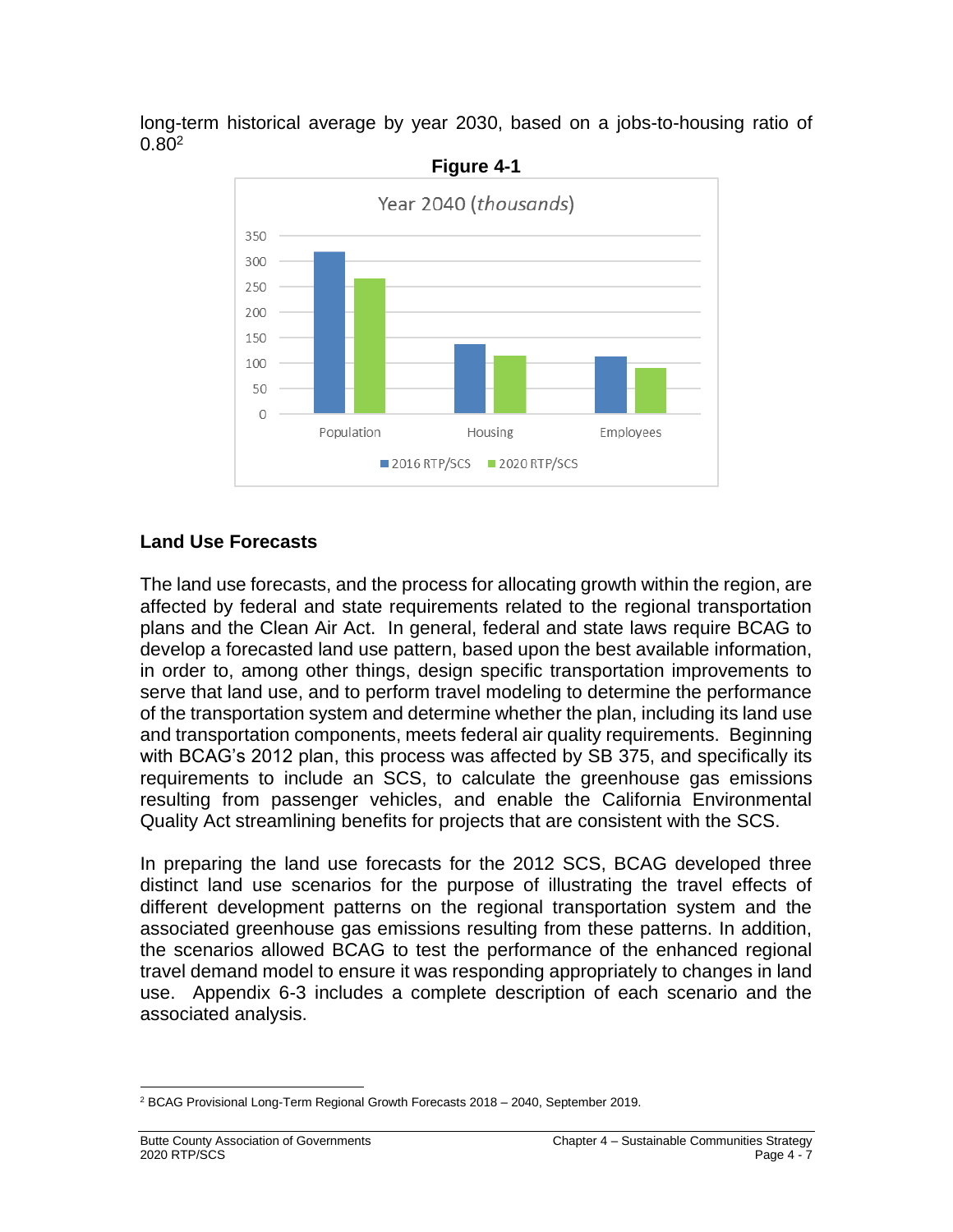The 2016 SCS included an update of the 2012 SCS land use forecasts preferred "balanced" scenario. The forecast was updated with the latest local general plan and project information. The latest growth forecasts for population, housing, and employment were then applied.

The result of the updated land use forecast for the 2020 SCS is similar to what was included for the 2016 plan, in that the overall land use pattern is unchanged. However, the amount of growth being distributed within that pattern is less than what was included in the 2016 plan, this reflects the latest growth forecasts which were discussed in the previous section. As with the 2016 SCS update, the forecast has been updated with latest local general plan information and project information. Modifications have been made to the jobs-to-housing ratio as well as the housing mix to reflect historical averages and recent trends. Lastly, adjustments have been made to account for the losses and associated recovery related to the Camp Fire.

The following subsections describe the updated land use forecasts as they relate to specific growth area types, housing types, transit priority project areas, the jobshousing balance, resource areas and farmland, and the regional housing needs process. Comparisons to the 2016 plan are also included to illustrate changes made between the plans.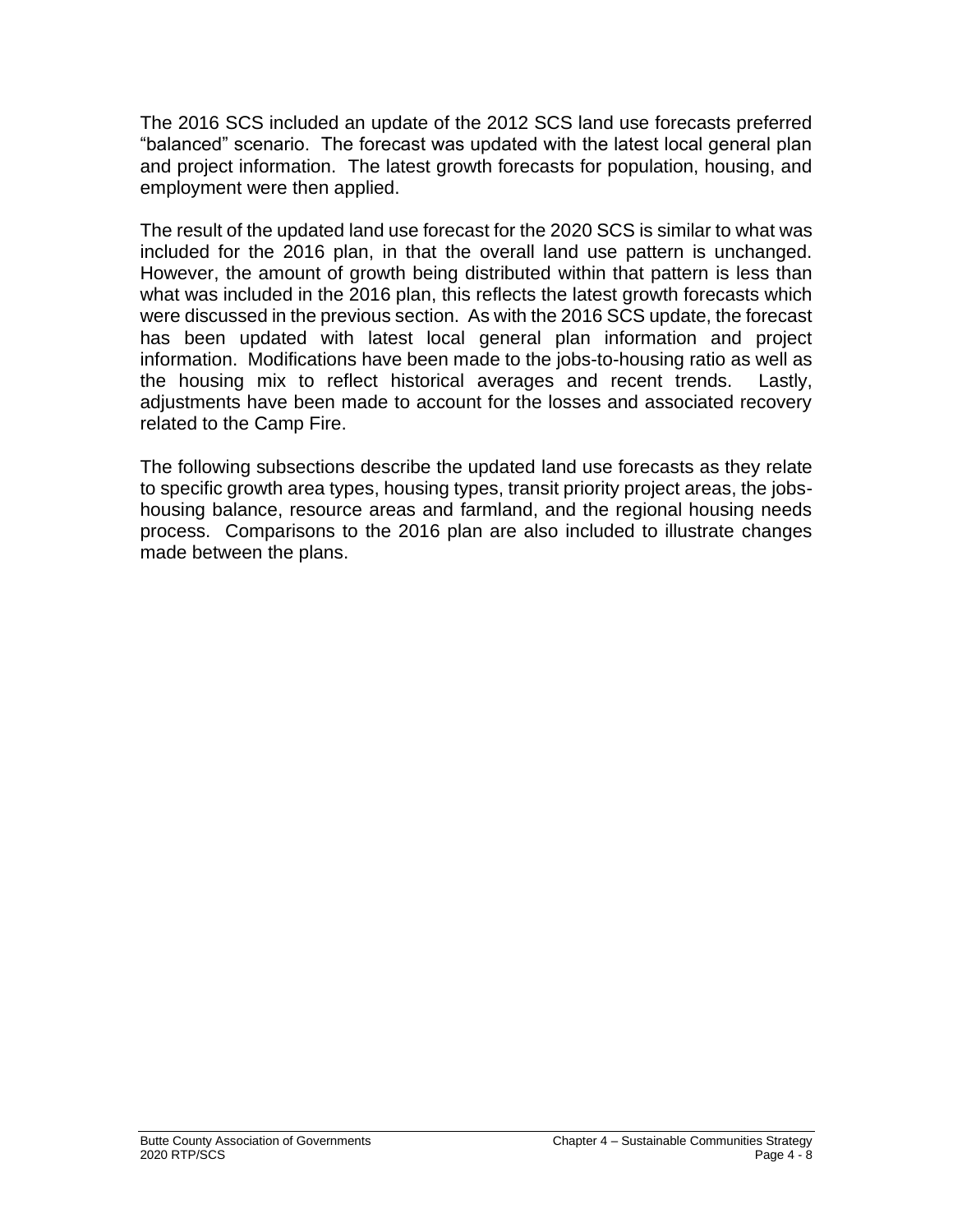# **Figure 4-2**

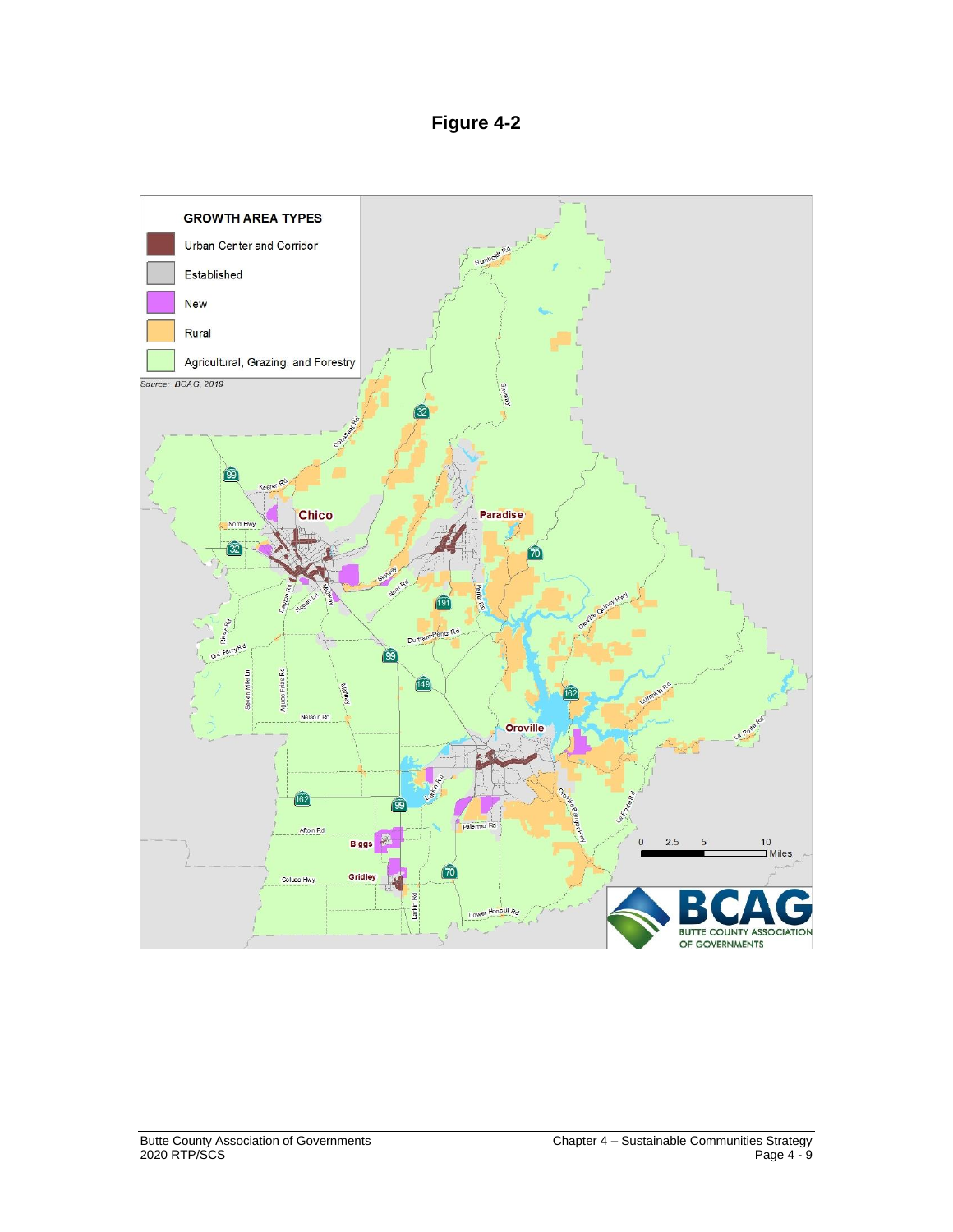#### *Development by Growth Area*

For the 2012 SCS, BCAG developed a framework for describing the RTP/SCS that is made up of Growth Area Types. The Growth Area Types are an adaption to a similar framework developed by the Sacramento Area Council of Governments (SACOG), BCAGs closest neighboring Metropolitan Planning Organization (MPO). Local land use plans (e.g., adopted and proposed general plans, specific plans, master plans, corridor plans, etc.) were divided into one of five Growth Area Types based on the location of the plans. This framework has been carried over to the 2018 SCS, unchanged. Figure 4-2 provides an illustration of the Growth Area Types.

Included below is brief description of each Growth Area Type followed by a summary of land uses allocated within each, based on an update of the preferred "balanced" land use scenario. The forecasted allocations are consistent with growth assumptions (e.g., location, density, and intensity of use) utilized in existing general plans or other local adopted plans, however, it does not utilize all available capacity in those plans.

Urban Center and Corridor Areas consist of higher density and mixed land uses with access to frequent transit service. These areas typically have existing or planned infrastructure for non-motorized transportation modes which are more supportive of walking and bicycling. Future growth within these areas consists of compact infill developments on underutilized lands, or redevelopment of existing developed lands. Local plans identify these areas as opportunity sites, downtowns, central business districts, or mixed-use corridors.

Established Areas generally consist of the remaining existing urban development footprint surrounding the Urban Center and Corridor Areas. Locations disconnected from Urban and Corridor Centers may be residentialonly, employment-only, or a mix of these uses with urban densities. These areas consist of a range of urban development densities with most locations having access to transit through the urban fixed route system or commuter service. Future growth within these areas typically utilize locations of currently planned developments or vacant infill parcels. Local plans generally seek to maintain the existing character of these areas.

New Areas are typically connected to the outer edge of an Established Area. These areas currently consist of vacant land adjacent to existing development and represent areas of future urban expansion. Future growth within these areas will most often consist of urban densities of residential and employment uses with a few select areas being residential only. Local plans identify these areas as special planning or specific plan areas, master plans, and planned development or planned growth areas. Currently, fixed route transit service is nonexistent in these areas. However, fixed route transit service would likely be provided to areas which are directly adjacent to current urban routing as part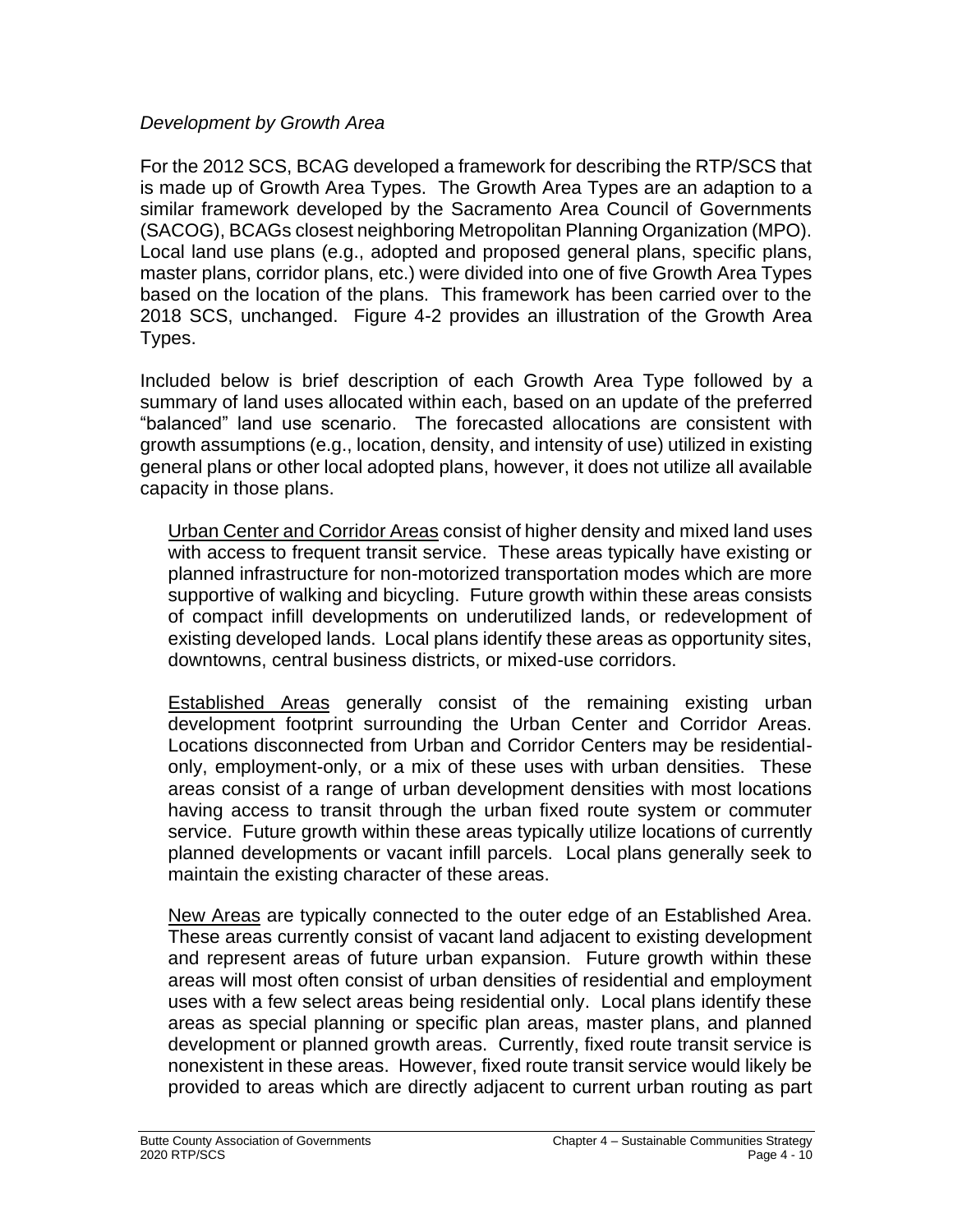of build-out. Quality pedestrian and bicycle infrastructure are typically required to be incorporated under the local jurisdictions' plans.

Rural Areas consist of areas outside existing and planned urban areas with development at low residential densities. These areas are predominantly residential and may contain a small commercial component. The densities at which these areas are developed do not reasonably allow for pedestrian or bicycle infrastructure and transit service is limited or nonexistent. Automobile travel is typically the transportation option.

Agricultural, Grazing, and Forestry Areas represent the remaining areas of the region not being planned for development at urban densities. These areas support agricultural, grazing, forestry, mining, recreational, and resource conservation type uses. Locations within these areas may be protected from future urban development under federal, state, and local plans or programs such as the Chico area "greenline", Williamson Act contracts, or conservation easements. Employment and residential uses are typically allowed within portions of this area but are most often secondary to agricultural, forestry, or other rural uses.

The updated land use forecasts for housing indicates most new housing, approximately 55%, will be allocated to the Established growth area, followed by the New growth area at approximately 30%, and the Urban Center and Corridor areas at 6%. Table 4-3 summarizes the housing in the RTP/SCS by Growth Area Type.

| Growth Area Type                                       | 2018<br>Existing<br><b>Housing Units</b> | Camp Fire<br><b>Net</b><br>Housing* | <b>New</b><br>Housing<br>Units** | <b>Total 2040</b><br>Forecasted<br><b>Housing Units</b> |
|--------------------------------------------------------|------------------------------------------|-------------------------------------|----------------------------------|---------------------------------------------------------|
| Urban Center and<br><b>Corridor Areas</b>              | 8,642                                    | $-192$                              | 1,060                            | 9,510                                                   |
| <b>Established Areas</b>                               | 75,966                                   | $-1,803$                            | 9,985                            | 84,148                                                  |
| New Areas                                              | 437                                      | 0                                   | 5,398                            | 5,835                                                   |
| <b>Rural Areas</b>                                     | 7,877                                    | $-121$                              | 1,155                            | 8,911                                                   |
| Agricultural,<br>Grazing, and<br><b>Forestry Areas</b> | 6,431                                    | $-11$                               | 411                              | 6,831                                                   |
| <b>Region Total</b>                                    | 99,353                                   | $-2.127$                            | 18,009                           | 115,235                                                 |

## **Table 4-3**

#### **Summary of Housing Units Forecasted in RTP/SCS**

\*Camp Fire Net Housing assumes ~%85 rebuild of the estimated 14,490 units destroyed

\*\*New Housing Units excludes Camp Fire rebuild units

The percentage of new housing units being allocated to each growth area is unchanged in comparison to the 2016 SCS. Figure 4-3 below, illustrates the comparison of the two plans new housing unit allocations by growth area.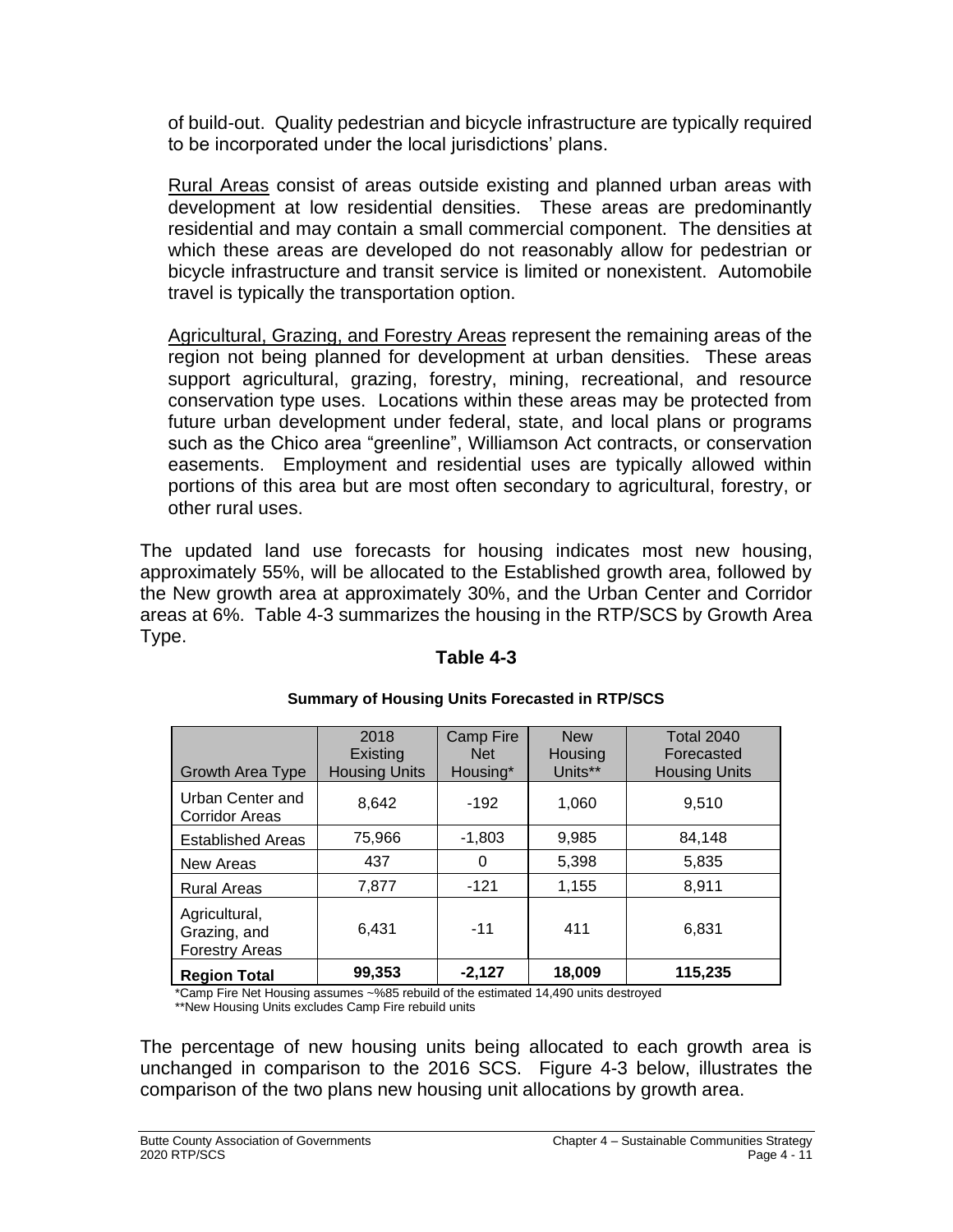### **Figure 4-3**



In line with the update land use housing forecasts, the employment forecasts indicate that most new jobs, approximately 60%, will be allocated to the Established growth area. However, the Urban Center and Corridor growth areas will see the second largest growth of employees with a 26% share. This is reflective of the existing infill opportunities available in these areas, which are primarily retail and office uses with secondary housing uses. Table 4-4 summarizes the employment in the RTP/SCS by Growth Area Type.

#### **Table 4-4**

| Growth Area Type                                       | 2018<br>Existing<br><b>Employees</b> | <b>Camp Fire Net</b><br>Employment* | <b>New</b><br>Employees**                               | <b>Total 2040</b><br>Forecasted<br><b>Employees</b> |
|--------------------------------------------------------|--------------------------------------|-------------------------------------|---------------------------------------------------------|-----------------------------------------------------|
| Urban Center and<br><b>Corridor Areas</b>              | 31,823                               | $-433$                              | 2,629                                                   | 34,019                                              |
| <b>Established Areas</b>                               | 45,763                               | $-258$                              | 5,961                                                   | 51,466                                              |
| New Areas                                              | 1,329                                | 0                                   | 1,045                                                   | 2,374                                               |
| <b>Rural Areas</b>                                     | 2,218                                | 0                                   | 290                                                     | 2,508                                               |
| Agricultural,<br>Grazing, and<br><b>Forestry Areas</b> | 1,768                                | 0                                   | 53                                                      | 1,821                                               |
| <b>Region Total</b><br>$-1$ $-1$ $-1$                  | 82,900                               | $-691$<br>$\sim$                    | 9,979<br>$\mathbf{a}$ and $\mathbf{a}$ and $\mathbf{a}$ | 92,188                                              |

#### **Summary of Employment Forecasted in RTP/SCS by Growth Area**

\*Camp Fire Net Employment assumes ~%85 recovery of the estimated 3,500 employment loss. \*\*New Employees excludes Camp Fire recovery employment

The percentage of new employment being allocated to each growth area is unchanged in comparison to the 2016 SCS. Figure 4-4 below, illustrates the comparison of the two plans new employee allocations by growth area.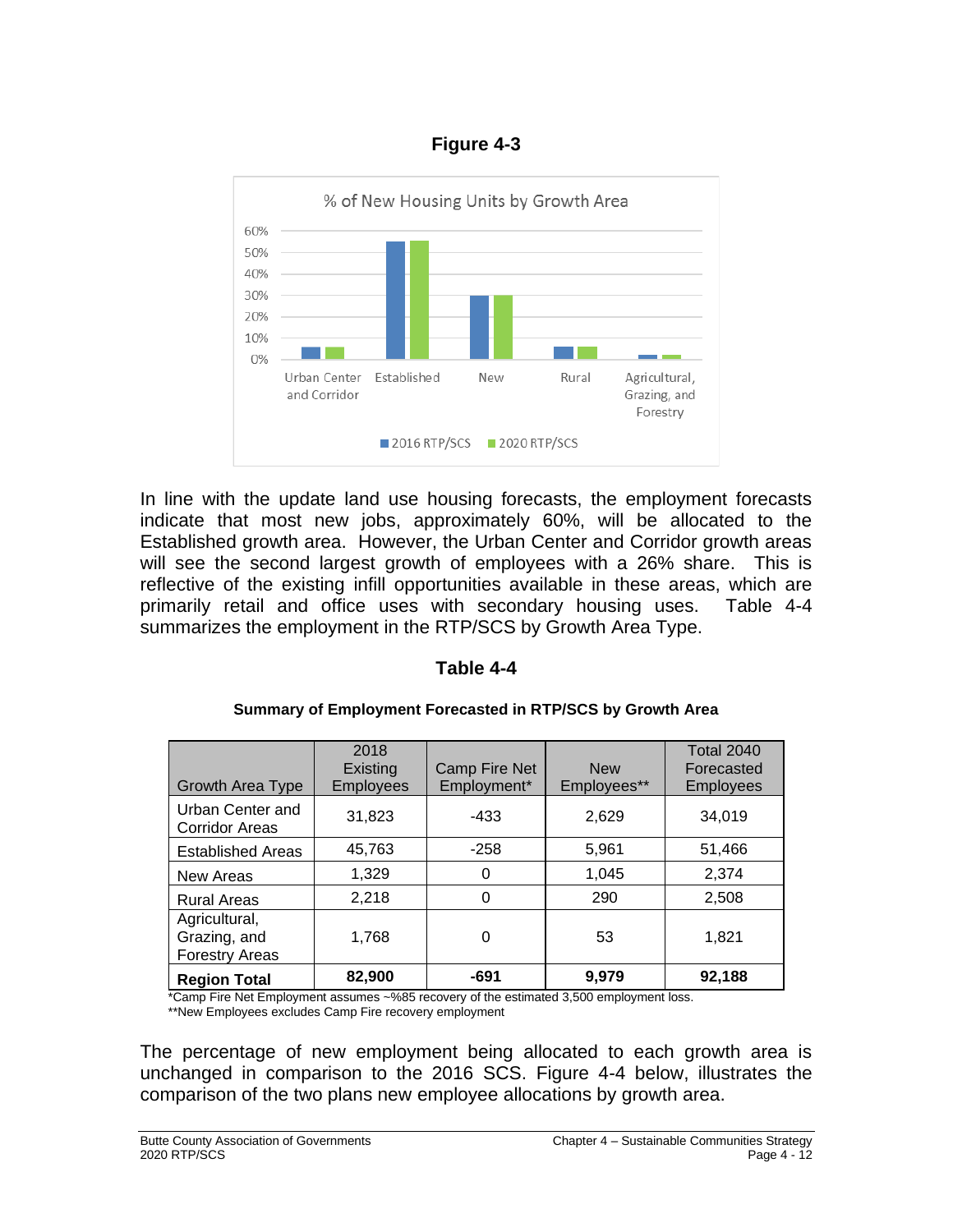#### **Figure 4-4**



# *Housing*

Providing a variety of housing types, including apartments, townhouses, condominiums, and single-family homes, creates opportunities for the variety of people living in the region. For the purpose of preparing the forecasted development pattern of the SCS, BCAG has categorized housing into one of two categories:

- Single Family units are detached homes built at densities ranging anywhere from 13 units per acre in the urban areas to 1 unit per 160 acres in timber and agricultural areas.
- Multi-Family units are attached or detached homes built at densities ranging from 13 to 50 units per acre. Multi-family homes generally consist of duplexes, triplexes, lofts, apartments, condominiums, townhouses, row houses, etc.

A demographic study prepared by the Sacramento Area Council of Governments, "Changing Demographics and Demand for Housing Types, January 2011", indicates the evolving demographics and preferences held by specific demographic groups, or generational cohorts are driving a change in the housing stock. The study finds that on the demand side, the aging of the baby boom generation and the preferences of Generation Y (those born between 1978 and 1994) will have the greatest effect. These groups are expected to produce greater demand for apartments and small housing units (i.e. multi-family housing) into the future.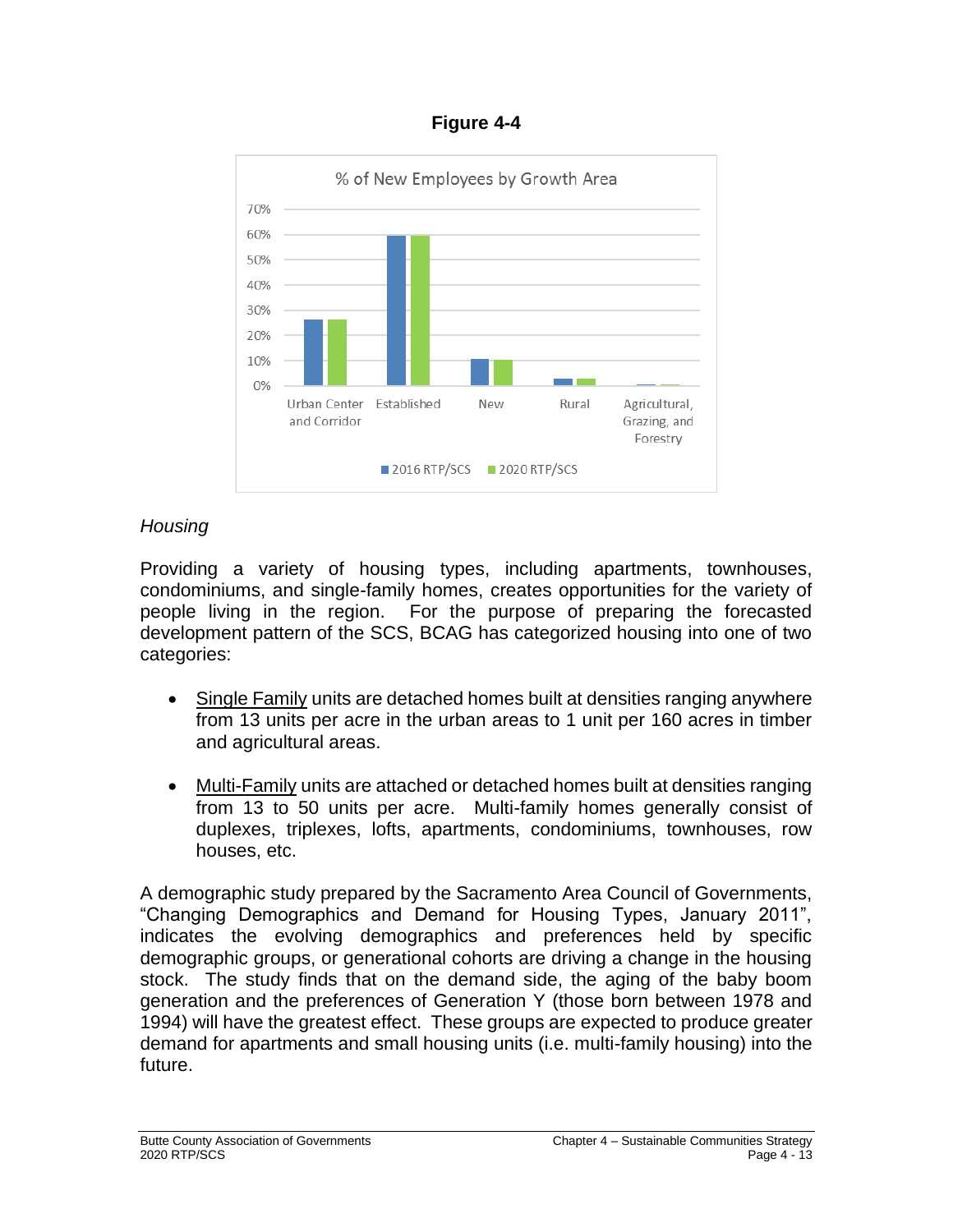As with the two previous plans, the 2020 RTP/SCS estimates that there will be an increased demand for multi-family housing. Regionally, 32% of the new housing in the forecasted development pattern is multi-family and 68% is single family. This demonstrates a moderate shift in the housing mix from the current estimate of 26% multi-family and 74% single family.

By year 2040, it is estimated that 27% of housing will be multi-family and 73% single family. Minimal shifts are expected within each Growth Area, except for the New areas. The New Growth areas are expected to develop with a greater rate of multi-family housing (30%), a rate higher than the regional average.

|                                                      | 2018 Housing Mix     |              | 2040 Housing Mix |                     |
|------------------------------------------------------|----------------------|--------------|------------------|---------------------|
| <b>Growth Area Type</b>                              | <b>Single Family</b> | Multi-Family | Single Family    | <b>Multi-Family</b> |
| Urban Center and<br><b>Corridor Areas</b>            | 41%                  | 59%          | 40%              | 60%                 |
| <b>Established Areas</b>                             | 73%                  | 27%          | 72%              | 28%                 |
| New Areas                                            | 100%                 | 0%           | 70%              | 30%                 |
| <b>Rural Areas</b>                                   | 100%                 | 0%           | 100%             | 0%                  |
| Agricultural,<br>Grazing, &<br><b>Forestry Areas</b> | 97%                  | 3%           | 98%              | 2%                  |
| <b>Region Total</b>                                  | 74%                  | 26%          | 73%              | 27%                 |

**Table 4-5 Summary of Housing Unit Mix by Growth Area**

## *Jobs Housing Balance*

At the regional level, a jobs-housing balance can be discussed as a point in which the areas jobs and households are balanced so that neither jobs nor housing must be imported or exported. An imbalance in a region's jobs-housing ratio can increase travel by causing workers to commute out of their residence area (in areas with few jobs) or workers commuting into a region (in areas with more jobs).

Traditionally, the Butte County region has been an area in which housing has been greater than employment, with residents commuting out of the area to find employment. With the last downturn in the economy this "imbalance" in housing and jobs had increased, peaking with a year 2011 jobs (non-farm) per housing unit of 0.72. In 2018, a rebound in the economy shows the areas ratio at 0.83 jobs (non-farm) per housing unit.

The 2020 RTP/SCS includes a forecasted decrease in the existing 2018 ratio of jobs to housing, as included in the Butte County Long-Term Regional Growth Forecasts 2018-2040. The long-term forecasts estimate that the region will return to historic levels of 0.80 jobs per housing unit by the year 2030 and continue this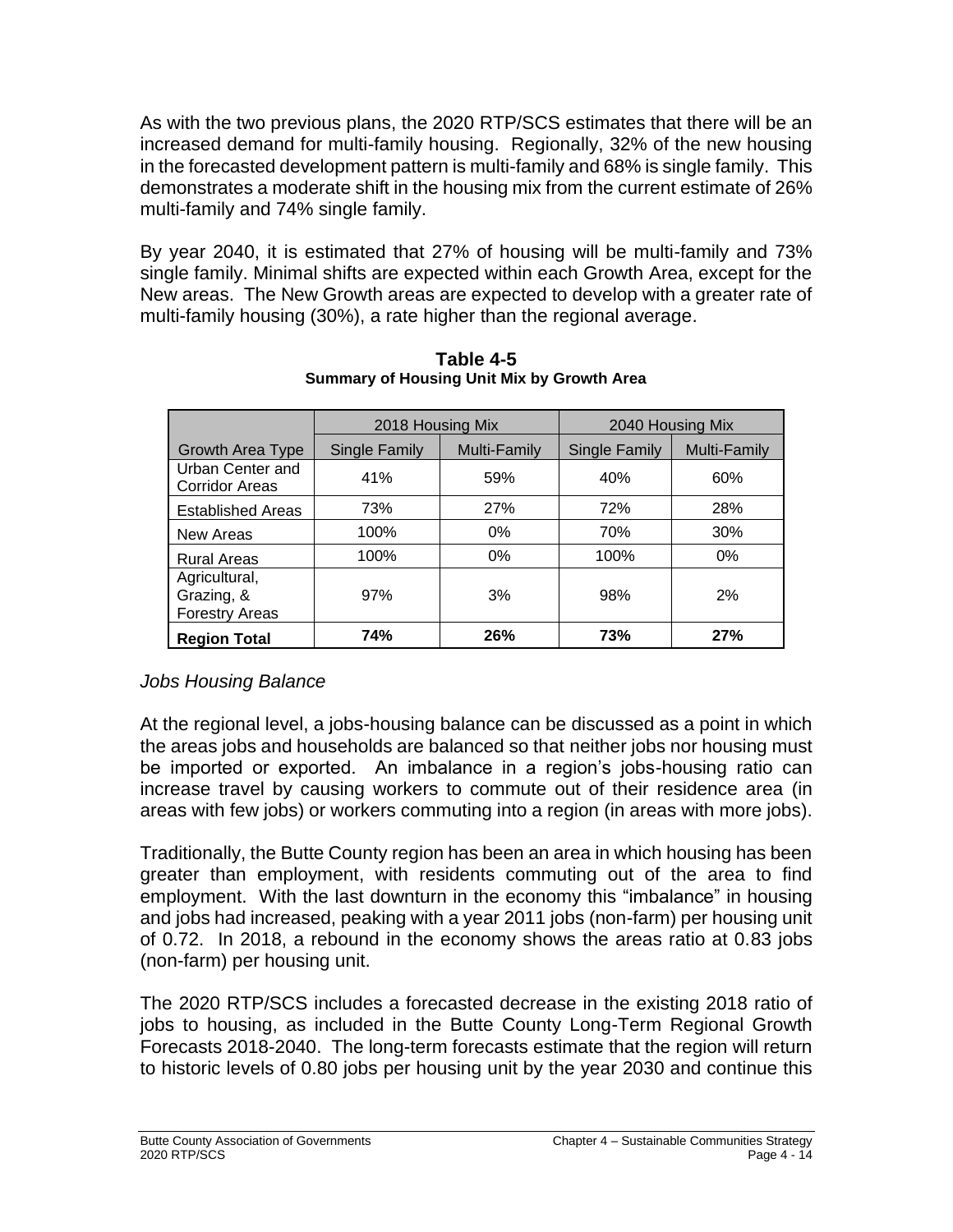trend into 2040. Figure 4-5 illustrates the historical, current, and forecasted jobs to housing ratios for the Butte County region.



*Accommodating the Regional Housing Need Allocation*

BCAG is required by state law to complete a Regional Housing Needs Plan (RHNP) to determine the region's housing needs in four income categories - very low, low, moderate, and above moderate. This process occurs before each housing element cycle. (Note: SB 375 changed the update cycle from a four to eight-year period).

Prior to 2010, the RHNP was completed separately from the RTP. SB 375 now links the RHNP and RTP processes to better integrate housing, land use, and transportation planning. Integrating both processes helps ensure that the state's housing goals are met.

In August 2019, BCAG released the 6<sup>th</sup> cycle Draft RHNP Methodology, which covers the 7 ½ year period from December 31, 2021 to June 15, 2030. The Final RHNP was approved by the BCAG Board on December  $10<sup>th</sup>$ , 2020 (Appendix 6-4). The RHNP distributes the state determination of the Regional Housing Needs Allocation, as provided by the California Department of Housing and Community Development (HCD). The HCD determination includes a total of 15,506 housing units, with 8,803 of these being rebuilds from the Camp Fire. 3,365 (21.7%) units are considered low or very low income.

The SCS land use pattern accommodates the projected housing growth included in the Butte County Long-Term Regional Growth Forecasts (Appendix 6-2). The projected housing growth over the period of this plan is 18,009 new units and 12,363 Camp Fire rebuild units, well beyond the 6,703 new units and 8,803 rebuilds required in the RHNP. Combined (new and rebuild), 23% of the units are included in the projected SCS land use pattern as multi-family and meet the HCD density requirements for low and very income housing.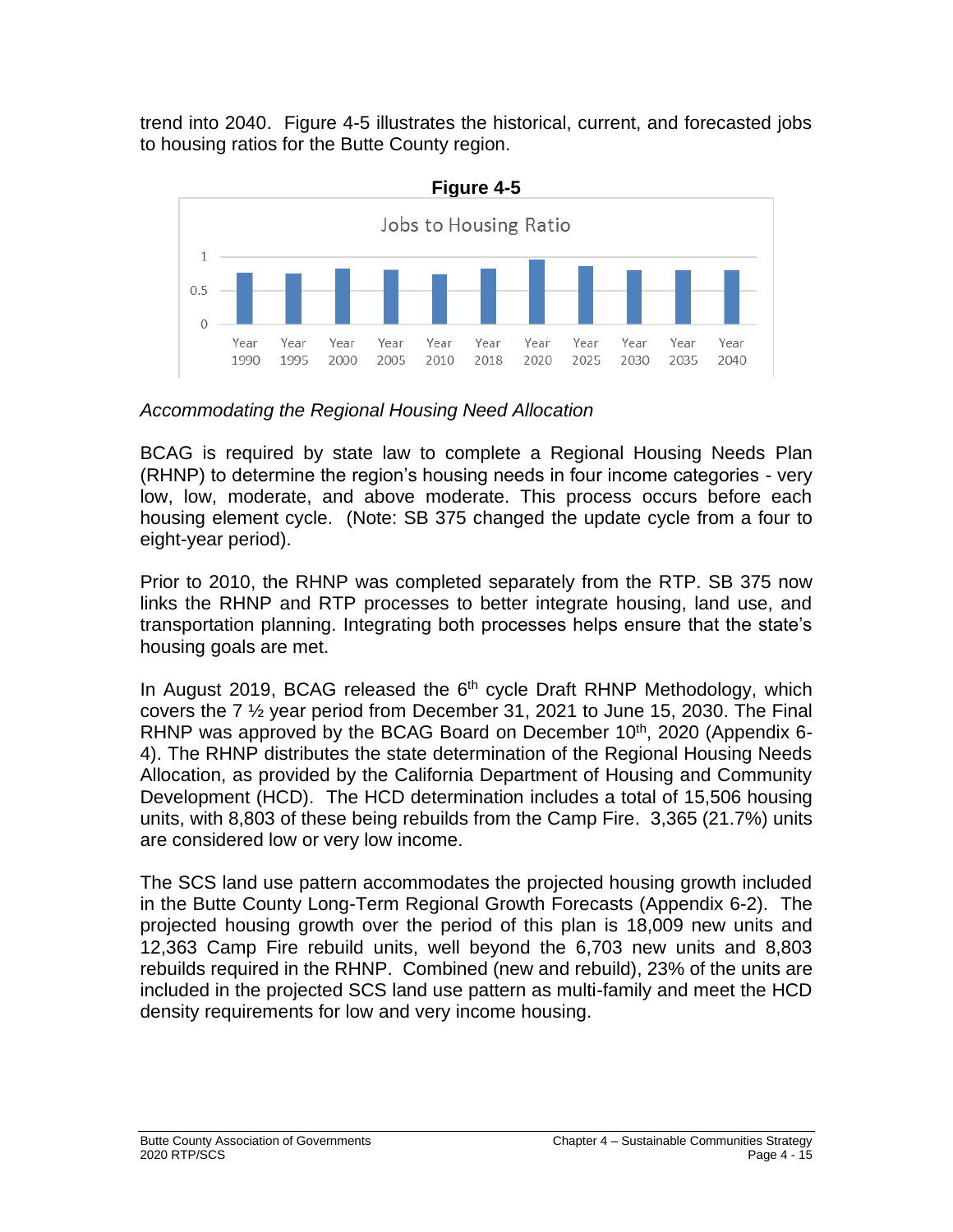### *Transit Priority Project Area*

As established by SB 375, a Transit Priority Project (TPP) area is defined as a location within one-half mile of a major transit stop or an existing or planned highquality transit corridor included in the RTP/SCS. A high-quality transit corridor is defined by the State as a corridor with fixed route bus service intervals no longer than 15 minutes during peak commute hours. Certain projects within a TPP area are eligible for CEQA streamlining benefits.

The RTP/SCS has identified three (3) Transit Priority Project Areas within the Chico service area (Figure 4-6) based on the current Butte County Transit and Non-Motorized Plan (see Chapter 8 – Non-Motorized Transportation). The three TPP areas are described below.

- Area "A" covers the Downtown Chico Transit Center and the area surrounding B-Line Route 15S, as described in the Butte County Transit and Non-Motorized Plan (TNMP). The new route is included in the TNMP short term plan for this corridor.
- Area "B" expands on area "A" and combines B-Line Routes 15S and 15N to form the Route "1" transit corridor. The new combined route is included in the TNMP mid-term plan for this corridor.
- Area "C" further expands on areas "A" and "B" with the addition of two new transit corridors along East Avenue and Warner Street, pending increased development (or redevelopment) within the existing built-up areas. The new expanded corridors are included in the TNMP long-term plan.

New development within the Chico TPP areas consist mainly of infill and redevelopment opportunities. Mixed use, higher density, development, creating both employment and housing, is the primary allocation of new growth within the Chico TPP areas. Table 4-6 provides a summary of housing and employment forecasted to occur within the Chico TPP areas.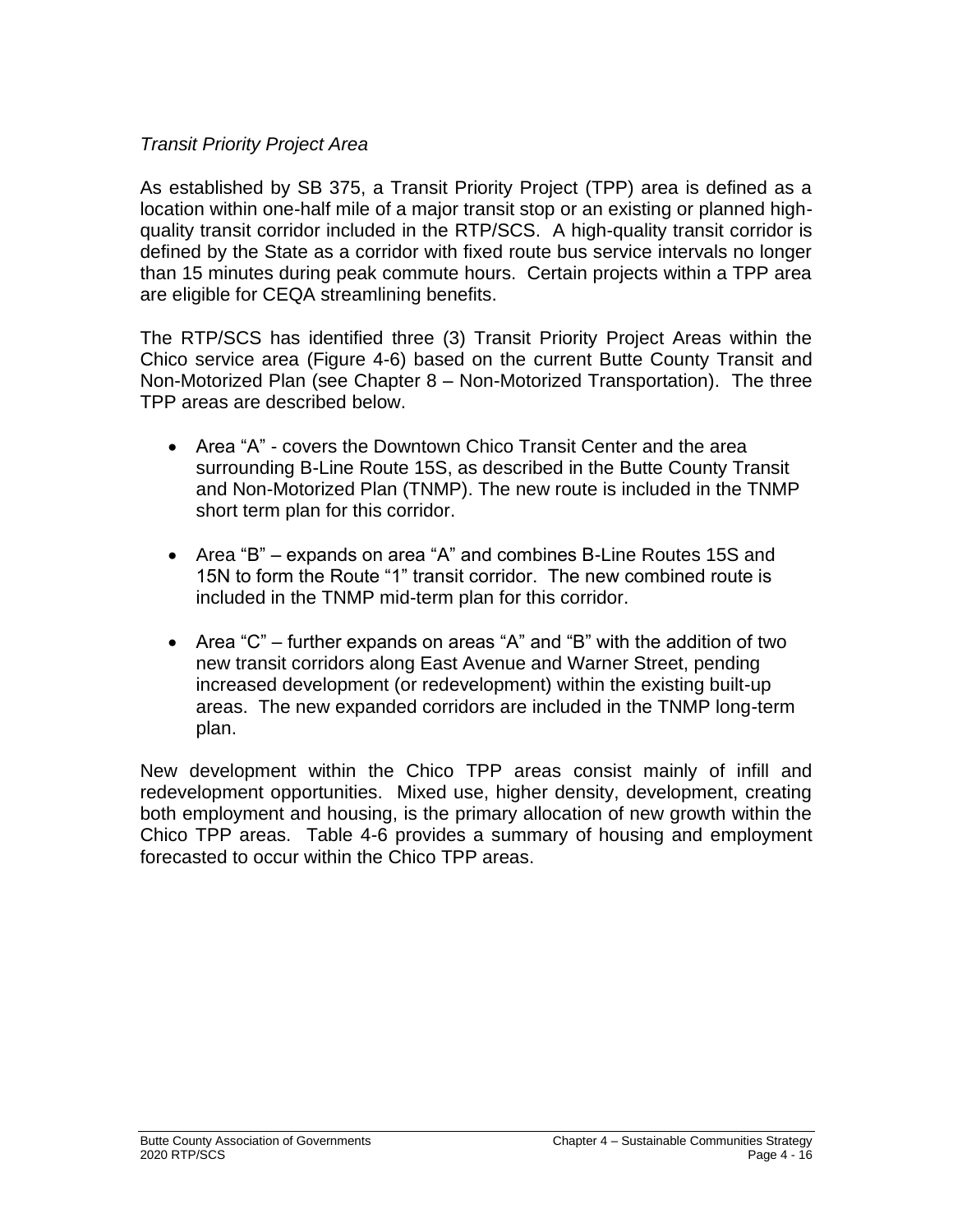



## **Table 4-6**

#### **Summary of RTP/SCS New Employment and Housing within Chico TPP Areas**

|                                | 2018 - 2040                    | 2018 - 2040 New Housing |              |
|--------------------------------|--------------------------------|-------------------------|--------------|
| Location                       | <b>New</b><br><b>Employees</b> | <b>Single Family</b>    | Multi-Family |
| Within Chico TPP Areas         | 26%                            | 8%                      | 18%          |
| <b>Outside Chico TPP Areas</b> | 74%                            | 92%                     | 82%          |
| <b>Region Total</b>            | 100%                           | 100%                    | 100%         |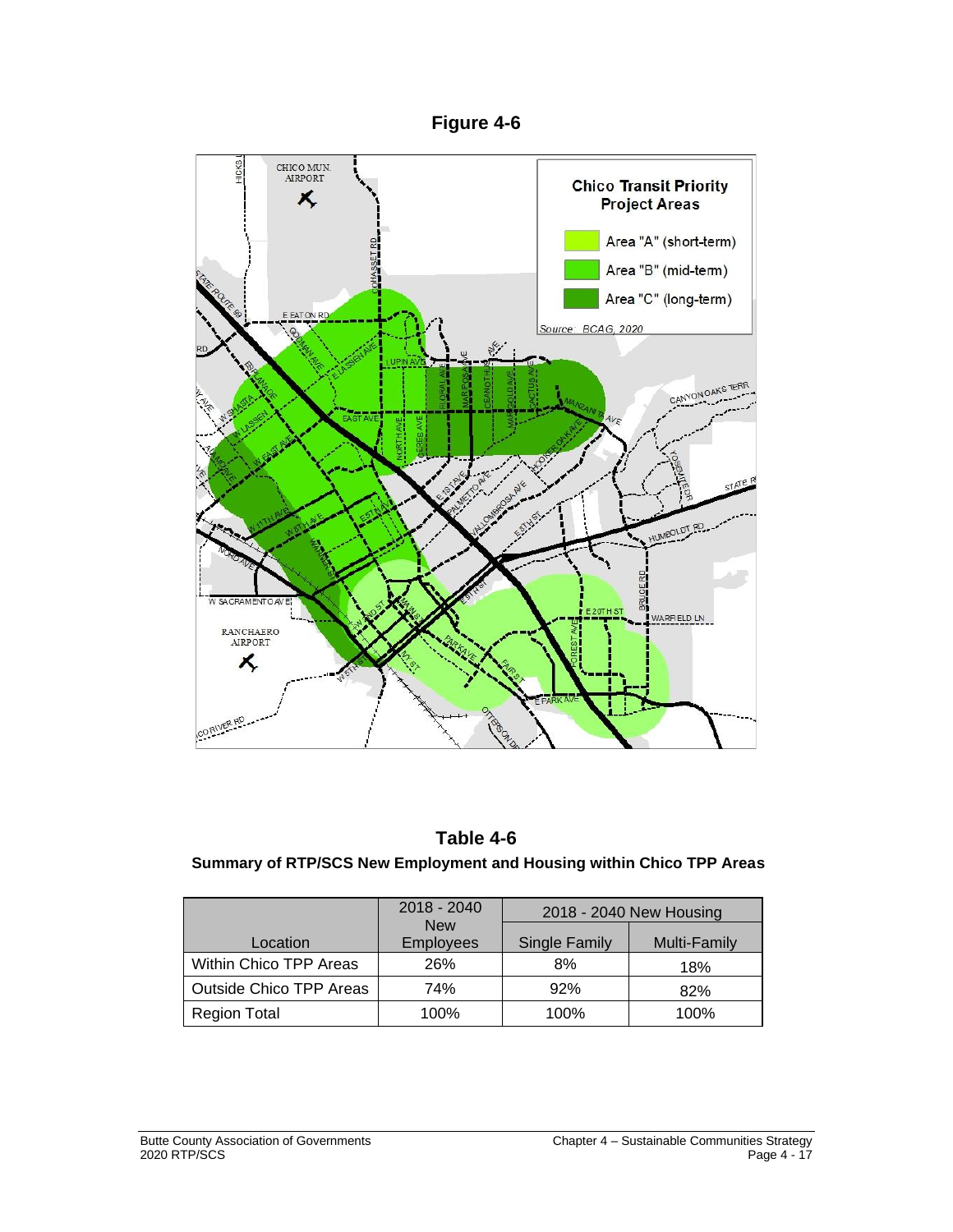The percentage of new single and multi-family housing units being allocated to the new Chico TPP Areas has increase in comparison to the 2016 SCS. In addition, the percentage of new employees has increased from 19% in the 2016 plan to 26% in the 2020 SCS. These changes are due to the increased share of regional housing allocated to the Chico area. Figure 4-7 below, illustrates the comparison of the Chico TPP Area included in the 2016 plan and the 2020 SCS in terms of new housing and employment.



**Figure 4-7**

## *Resource Areas and Farmlands Considerations*

In developing the RTP/SCS land use forecast and transportation system, BCAG considered the region's latest information regarding resource areas and farmland, as required by Senate Bill 375. Appendix 6-5 includes a complete description of the datasets considered and the estimated impacts to farmlands, recreation and open space, habitat and natural resources, and flood control lands.

# *Regional Modeling*

In preparing the regional growth forecasts and land use patterns for the SCS, BCAG utilized modeling tools developed with grant funding, obtained in 2010, from the California Strategic Growth Council (SGC) and Caltrans. These tools have allowed BCAG to look at land use on a micro level and determine their relation to the transportation system. Various updates and improvements were made to the models for the 2020 SCS. Details regarding the tools and BCAG's transportation forecasting for the RTP/SCS are available in Appendix 6-6.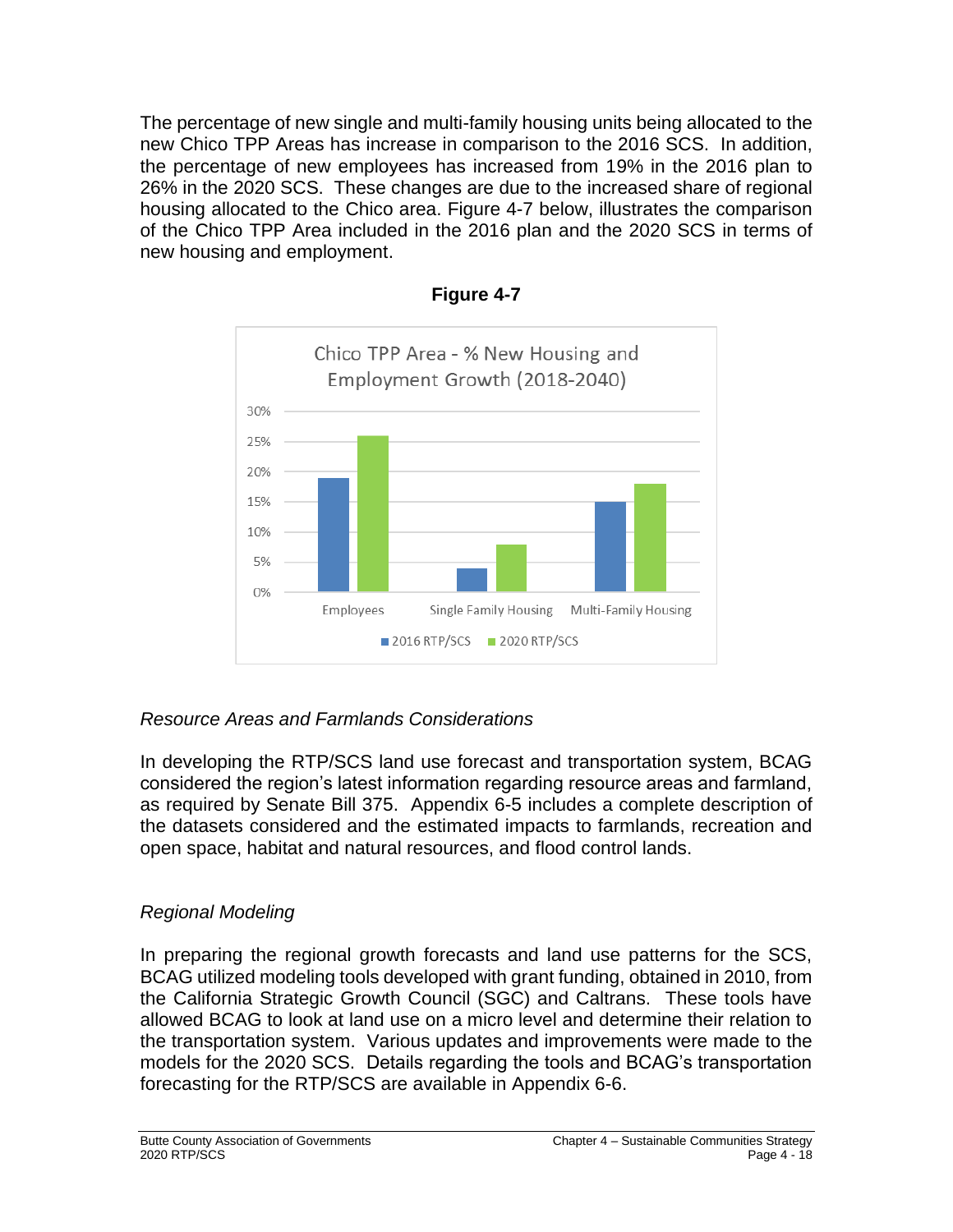### **Regional Transportation Investment and the SCS**

The SCS is based upon a financially constrained regional transportation system which services the transportation needs of the region by investing in highways, local streets and roads, transit, aviation, rail, and non-motorized transportation (bike and pedestrian). Each of these areas of investment are described in detail in Chapters 6 through 11. This forecasted transportation system, when combined with the land use forecasts in the RTP/SCS, contributes to meeting the region's greenhouse gas reduction targets.

Included in Figure 4-8 is a summary of the regional transportation investments included in the 2016 RTP/SCS and the 2020 RTP/SCS. In comparison, the greatest decreases from the 2016 RTP/SCS to the 2020 RTP/SCS have been in Highway Capacity and Transit. Highway Capacity investments have decreased from 12% of the 2016 RTP/SCS investments to 4.8% of the 2020 RTP/SCS. This is reflective of the overall reduction of State Transportation Improvement Program (STIP) funds and the completion of SR 70 Segment #1 widening. Transit has also decreased from 21.7% in the 2016 RTP/SCS to 19.2% in the current plan. This is reflective of decreased overall ridership associated with lower planned population totals as well as impacts from the Camp Fire. The greatest increases in funding percentages are within the Roadway & Highway Maintenance and Aviation categories. Roadway & Highway Maintenance funds have increased from 53% of the 2016 RTP/SCS investments to 58% of the 2020 RTP/SCS, mainly due to the introduction of Senate Bill 1 funding. Aviation increased from 3.5% of the 2016 RTP/SCS investments to 8.7% of the 2020 RTP/SCS with the awarding of Federal Aviation Administration grant funds to the region. Bike & Pedestrian, Planning, and Rail funds have been mostly unchanged.



**Figure 4-8**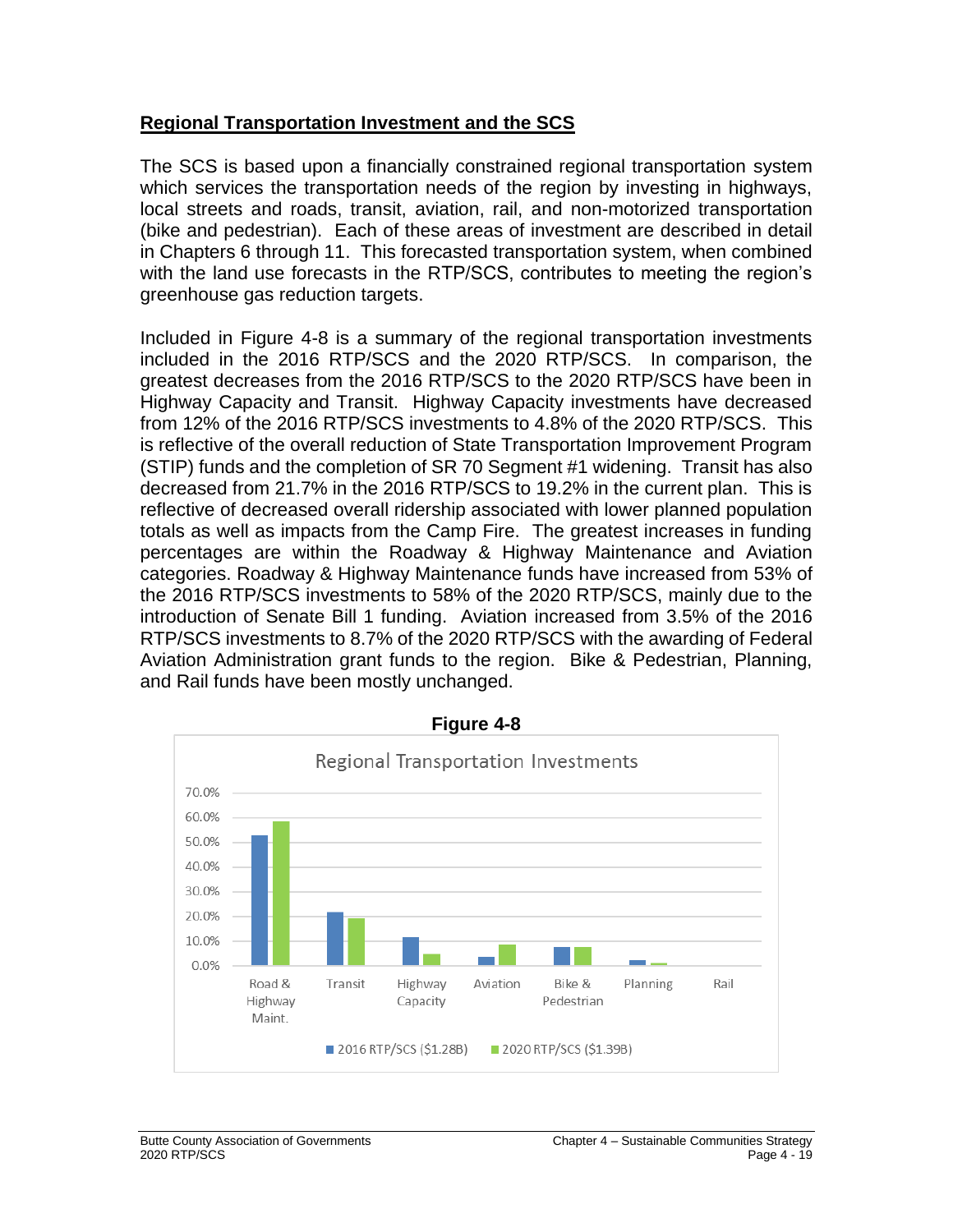### **SCS Planning Partners and Public Outreach**

In 2010, BCAG partnered with the cities of Biggs, Chico, Gridley, Oroville, the Town of Paradise, County of Butte and the Local Agency Formation Commission to develop the forecasted development pattern for the 2012 SCS. This partnership included the exchange of planning assumptions, review and comments regarding the information to be considered, and the development of land use scenarios. This partnership has continued with the 2020 SCS update. These partners were active in the review of the revised growth forecasts, new  $6<sup>th</sup>$  cycle Regional Housing Needs Plan, and provided the latest available land use information.

Additional public and stakeholder participation in the development of the SCS and forecasted development pattern were implemented through the BCAG Public Participation Plan (PPP). The BCAG PPP was amended by the BCAG Board of Directors in March 2010 to implement the required outreach efforts contained in SB 375 and reaffirmed by the Board in 2015 and again in April 2019. The PPP provides direction for public involvement activities conducted by BCAG and contains the procedures and strategies used by BCAG. A complete summary of BCAG's SCS public involvement efforts are contained in Appendix 6-7.

## **Implementation Actions for the Sustainable Communities Strategy**

BCAG has prepared a list of key implementation actions which support the land use and transportation strategies included in the 2020 RTP/SCS and contribute to the passenger vehicle greenhouse gas reductions included in the plan. These actions will be reviewed by the California Air Resources Board (ARB) as part of the evaluation and approval of 2020 RTP/SCS. In addition, BCAG will review and adjust these actions with each new update cycle of the RTP/SCS. Table 4-7 includes the 14 key actions.